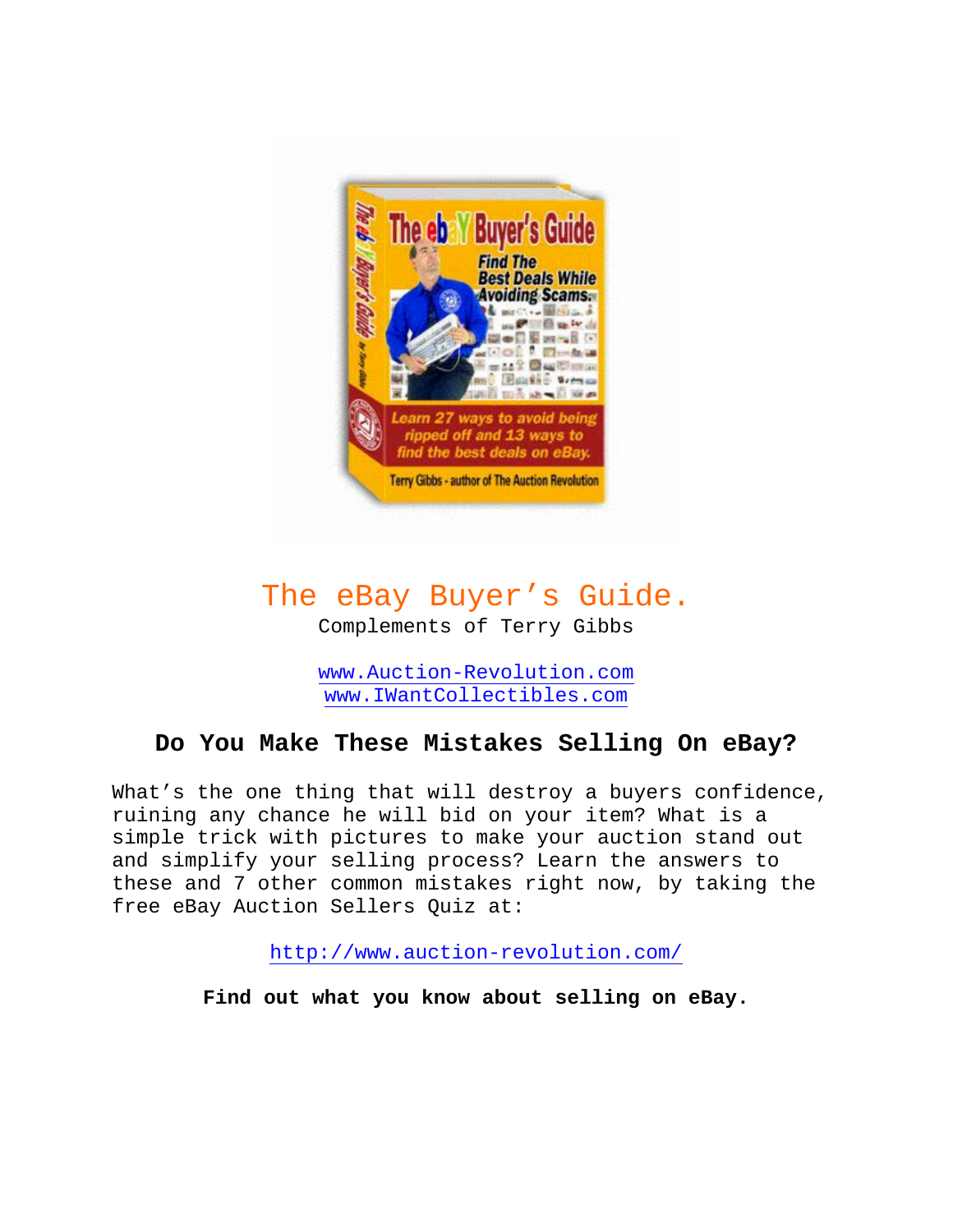#### **About The Author:**

Terry Gibbs has sold over 12,000 items in eBay auctions over the past 6 years. Since it's launch in 1995, eBay has experienced dramatic growth, and very few people are considered experts on making a living using eBay. Terry is one of those few experts. This eBay Buyer's Guide contains specific information gleaned over Mr. Gibbs many years and thousands of hours of experience, both buying and selling on eBay.

Anyone who wants to learn how to sell on eBay or, simply wants to make their eBay auctions more profitable, can learn more at [Auction Revolution](http://www.auction-revolution.com/)

#### **Copyright Information:**

© 2004 Terry Gibbs and IWantCollectibles LLC. All rights reserved.

Contact the author at: IWantCollectibles LLC. PO BOX 842 Mesa, AZ 85211 USA <http://www.iwantcollectibles.com/> <http://www.auction-revolution.com/>

This book is covered by international copyright law. You are free to distribute this book to others, but you cannot alter, change or modify the contents in any way.

While the advice within this book will help you find better deals on eBay and avoid scams, you are solely responsible for your actions. By using the advice within this book, you agree to take complete responsibility for your actions. In no event will you hold the author, publisher, and/or distributor of this book responsible for your actions.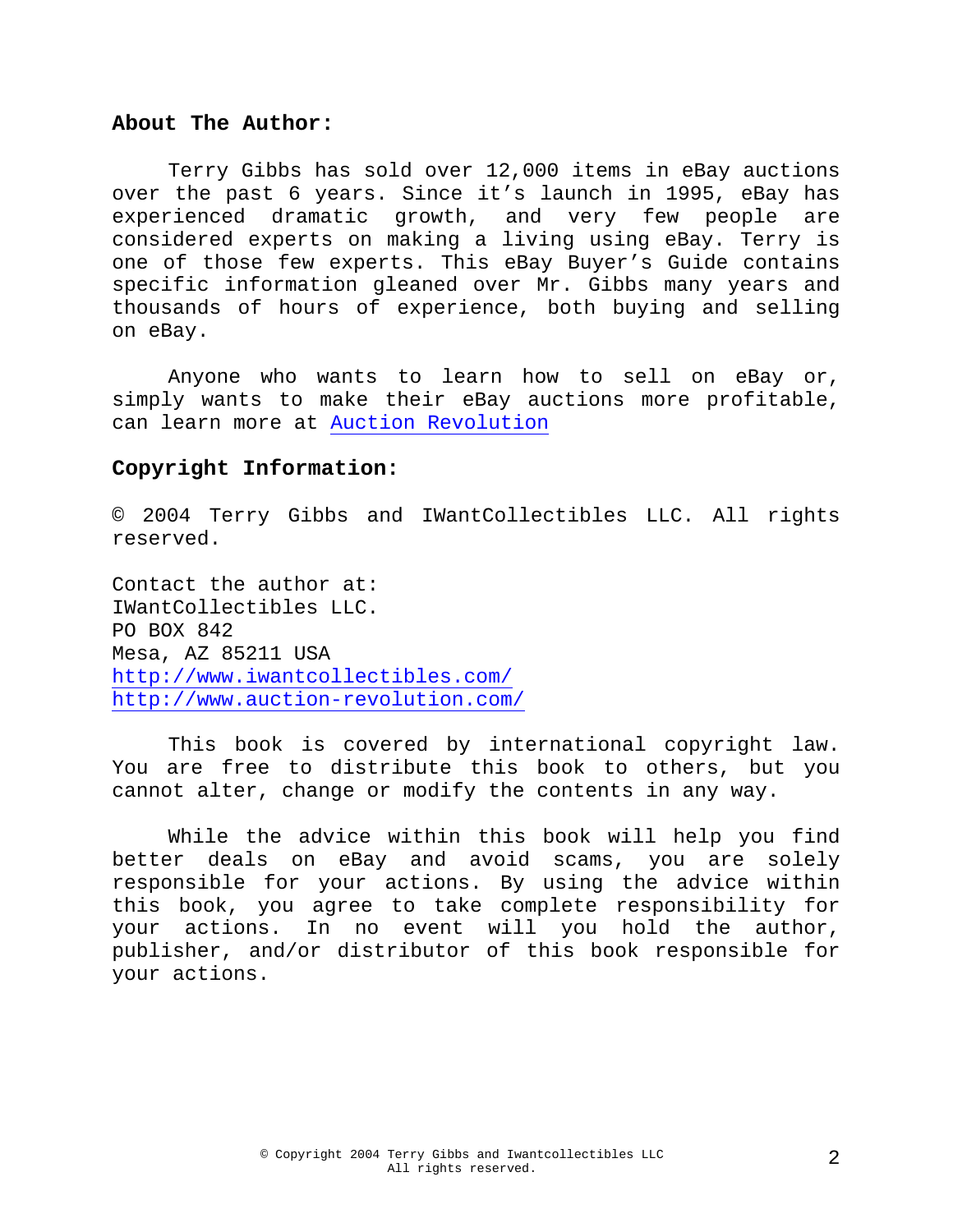#### **Why Buy On eBay?**

Ebay is the world's greatest marketplace. You can find almost anything on eBay. From automobiles to homes, collectibles to furniture, airplanes to walking shoes, you can find them all and more on eBay.

In this special report, you will learn how to find items on eBay you might otherwise have missed. You will learn advanced search techniques to find items hidden away on eBay. Also, you will learn how to avoid scammers and lower the risk of loosing your money.

#### **Before You Start Buying**

Before you start buying on eBay, you need to understand the risks involved. Everything we do in life has risks and rewards. The amount of risk we are willing to accept is called our risk tolerance.

For example, when we are driving down the freeway at 70 miles an hour, we understand the risks. When we go faster the risks increase. When I was younger, I enjoyed driving my car at high speeds. Today I am not comfortable driving my car faster than 75 miles an hour.

My risk tolerance has changed when it comes to driving fast. This has happened for two reasons:

- 1. I am older and not as quick to respond anymore.
- 2. I have been in a few bad accidents over the years and do not want to repeat them.

Ebay is the same way. When first started buying on eBay in 1997, it was new and exciting. I flew across the auctions at top speed buying all kinds of stuff. I got some killer deals, and had a ball.

It was a whole new world. It was like getting my drivers license all over again. Freedom to shop when ever I wanted. The opportunity to buy interesting items from people all over the world. It was an exciting time.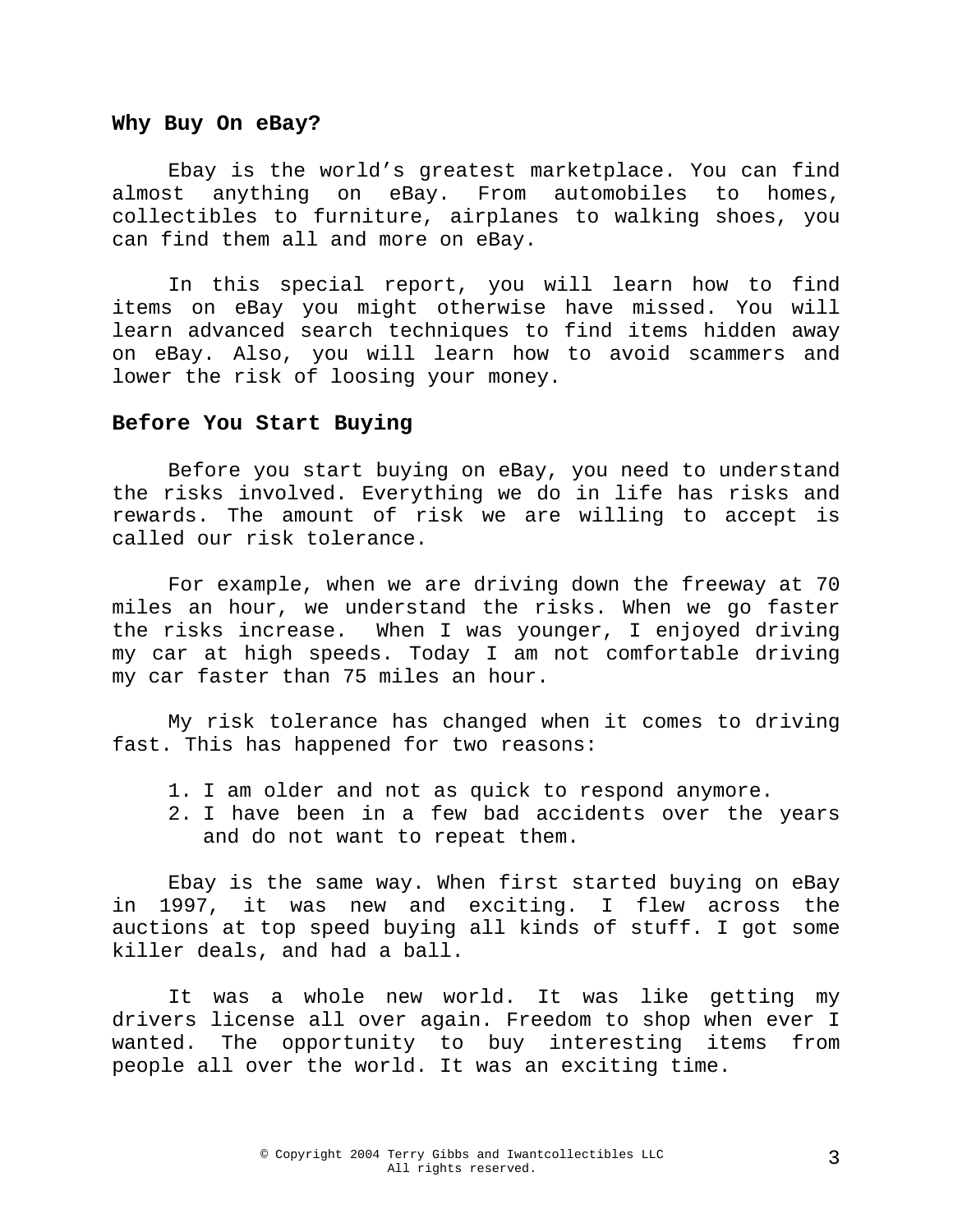I was in the driver's seat and cruising at top speed.

Then it happened. . .

I found a really special item and bought it for my collection. (I collect electric trains made before 1942.) I sent the seller my money and waited expectantly for my new train to arrive.

When it arrived, I was disappointed. The seller had neglected to tell me the item was repainted. You see, I only collect items with original paint. I have no repainted trains in my collection, and do not buy repaints.

This man had sold me a hundred dollar item for \$350 dollars by listing the train as an original. I sent the seller a note saying this is repainted and I don't buy repaints.

He said too bad, and refused to refund my money. The guy had ripped me off.

Since then, this has happened a few times to me on eBay. Maybe a dozen times out of 1000 purchases, so it is not a high percentage. Later in this guide, you will learn how to lower your risk.

But, right now, I want to talk about your risk tolerance.

I made a decision the third time I got ripped off to define how much I was willing to lose. I call this my risk tolerance.

In order to determine your risk tolerance you must examine all the risks. When you are speeding in your car the risks range from getting a speeding ticket all the way up to injury or death.

When you buy on eBay, you only risk money. You might not get anything, or, like the example I mentioned above, get something other than what you were expecting.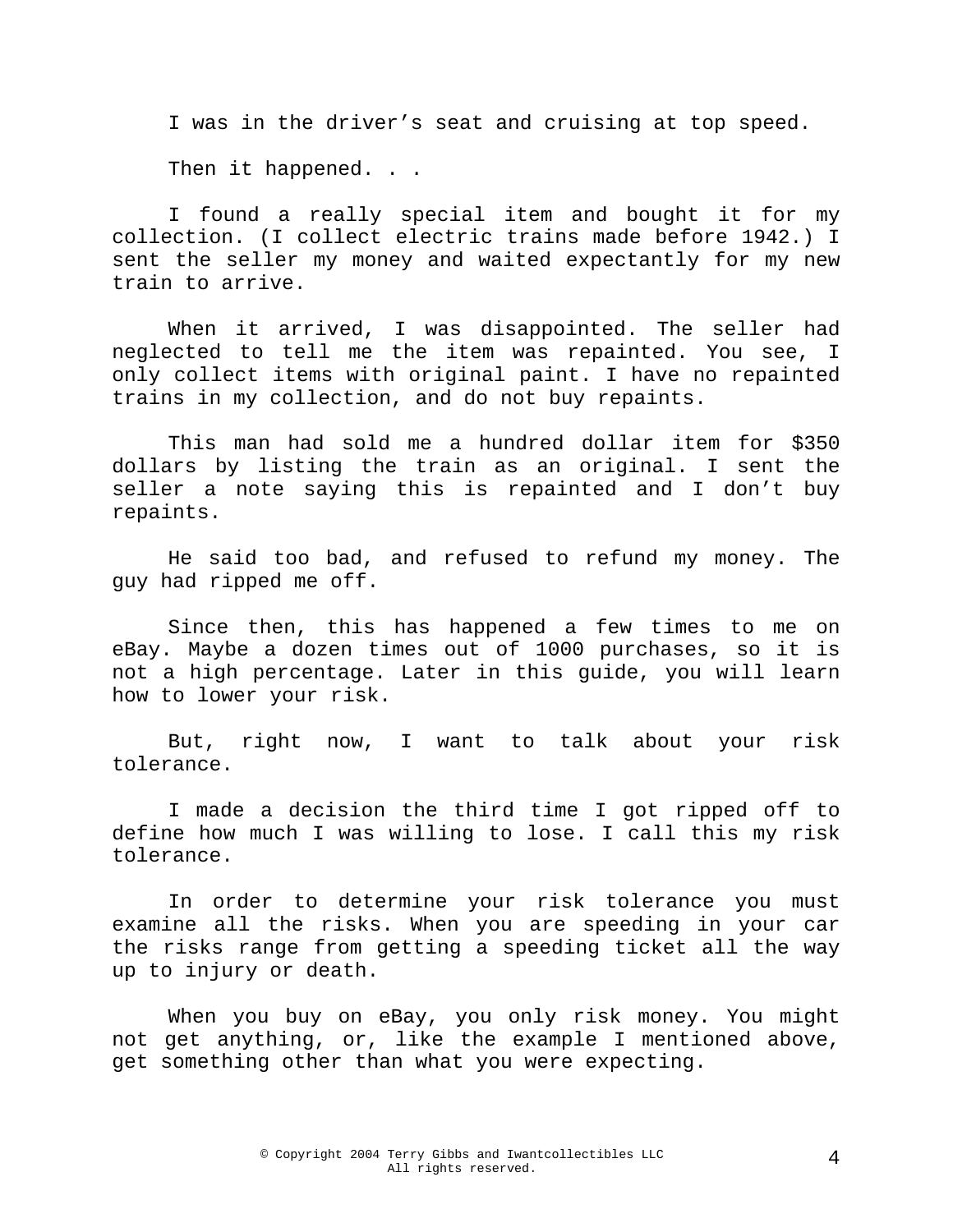Before you buy on eBay you must know your risk tolerance. Risk tolerance is the ratio of risk to reward. For example, I will buy anything under a hundred dollars without worrying about getting ripped off. If I lose a hundred dollars I can move on without obsessing on it.

This is important. You don't want to buy something and then end up being upset for weeks because the seller lied about the condition or failed to send you anything at all.

Think about what you are willing to lose and keep that in the back of your mind when you are bidding. In the back of this book there is a checklist that will help you avoid scammers.

#### **Finding Items On Ebay**

 Many buyers start searching on eBay by doing simple searches from the eBay main page. For example, when I first started using eBay I used to type the word Lionel into the search box on the main eBay page and look at what came up.

 This was very ineffective. I got thousands of results for Lionel Barrymore prints, Lionel Hutz dolls – he is the lawyer on the Simpson's TV show, Lionel Riche records and more. Mixed in with these undesirable results were some Lionel trains.

 This was too much for me to look through. So I went back and searched for Lionel Trains. Still too much to look through and I knew I was missing items because not all sellers were using the words Lionel and trains in their auctions.

 After a while, I found a category for Lionel trains made before 1942. I was in heaven. I bookmarked the category so I could look at it every day. This was when I really started buying a lot of items on eBay.

After a few months, I discovered many sellers were not listing their trains in the right categories. These items listed outside the normal categories sold cheaply because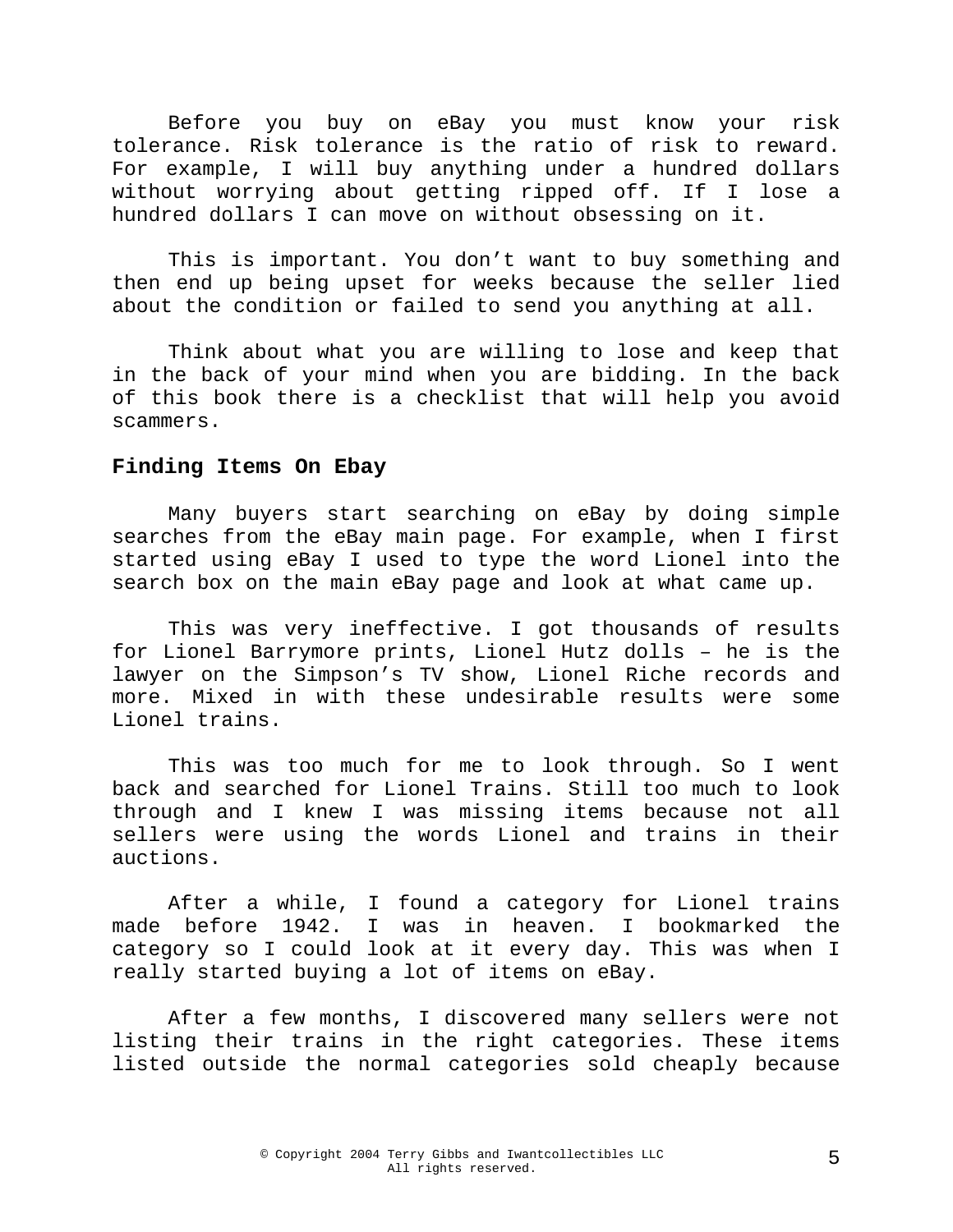fewer eBay searchers knew how to find them. I found really nice trains at incredible prices.

 A little later I learned some sellers didn't even know who made the trains or maybe they were just lazy as the name is on most items, and I started doing broad searches within the different categories these uneducated or lazy sellers were listing in.

 You can and should search eBay this way. Today, eBay even makes it easier to find items listed incorrectly. You can see the categories in a list on the left side of the search results page. When you click on these links you will see only the items listed in these categories.

 This is important. Once you find a category many sellers are listing items you want in, start browsing the category regularly. You will find some good deals.

Hint: If you are on a dial up modem right click on the link and select open in a new window. Then click on the tab for the original window on the bottom of the screen. This way, you can continue to read the page you started on while the new page loads in the background.

#### **eBay Search Tips**

In these examples the red text is the exact term entered into the search box on eBay.

- 1. Always search by title and description. This is done by checking the box next to *search title and description* under the input box.
- 2. Start with general terms, and then narrow your search by limiting items to specific categories. You can select categories with the drop down menu or by clicking on the categories on the left navigation list on the search results page.
- 3. Try to think of all the different words sellers might use to describe their items. Some sellers do not know how to find the right words to describe their items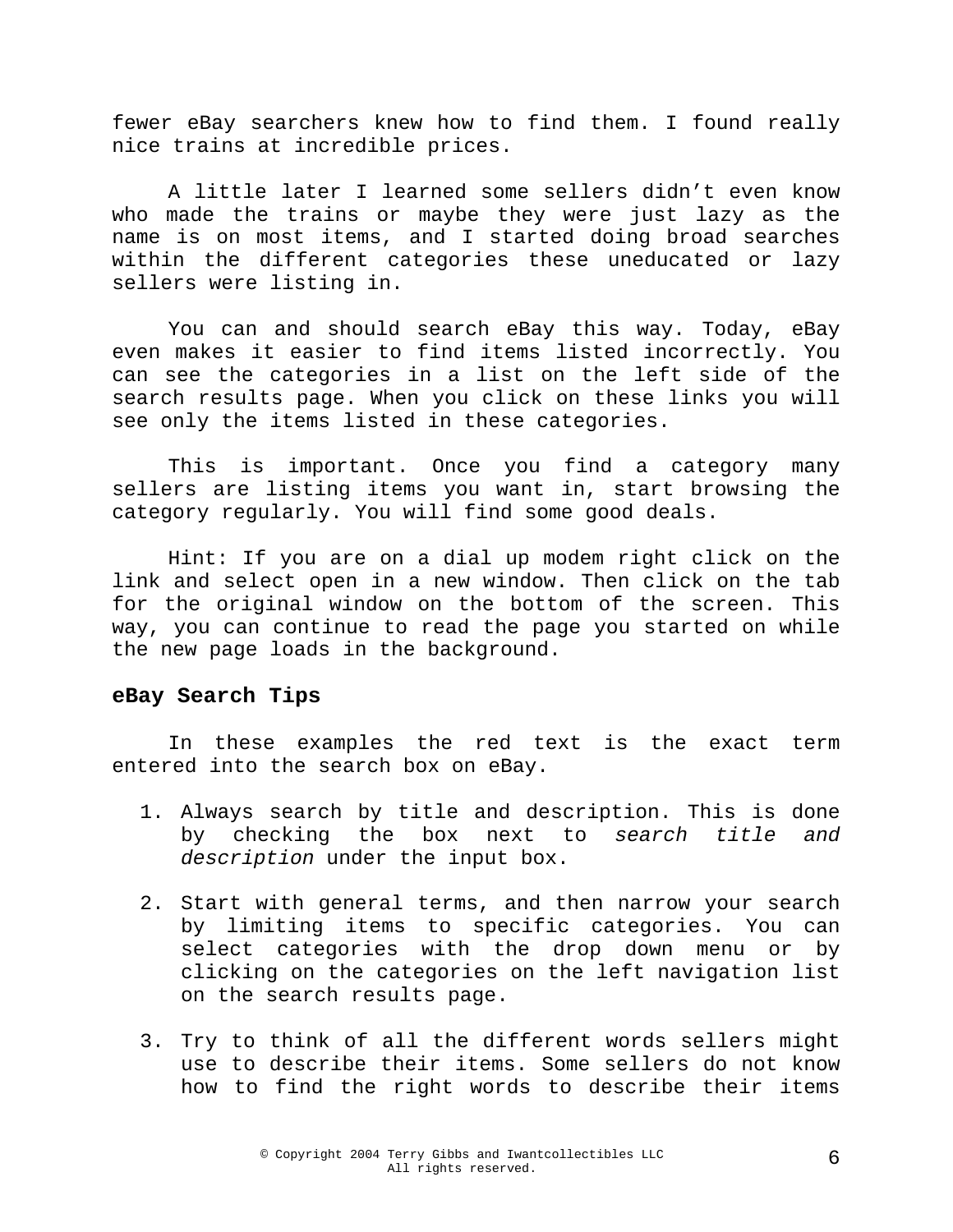and will guess. I once bought a rare beer sign from a woman who didn't realize it was a beer sign. She had listed it as a diorama! If you are a seller, you can learn how to find the right keywords to describe any item at:

# [Auction Revolution](http://www.auction-revolution.com/)

- 4. When you search on eBay you can force the search engine to look for words in the exact order you type them in by enclosing them in quotes. *Magic Fingers* will bring up any auctions with either words in the title or description, while *"Magic Fingers"* will bring up only auctions with the two words in the same order.
- 5. If you are looking for items that can be described with more than one word, you can do two searches, or do one search for auctions with either word. For example, if you are looking for a Leland Monorail You could search for Leland and for monorail, or do one search like this (Leland,monorail) and get all auctions with either word.

This is a great way to find items people do not know how to describe. Use parentheses around the words and commas without spaces to separate the words.

- 6. You can exclude words from your searches by using a minus sign. For example I collect toys made by Bing, but do not want to look at Bing Crosby records. So I enter this in the search box: Bing -Crosby. To exclude more words use parentheses around excluded words like this: Bing –(Crosby,cherry,cherries,elvis) You can exclude up to 20 words this way.
- 7. You can also search for a few words out of a string of words. For example, if you are looking for a Kitchenaide A9 coffee grinder made by Hobart. (We will leave out the word grinder because it is common, and some sellers might call it a coffee mill. The word coffee with the makers name and model number are enough information.)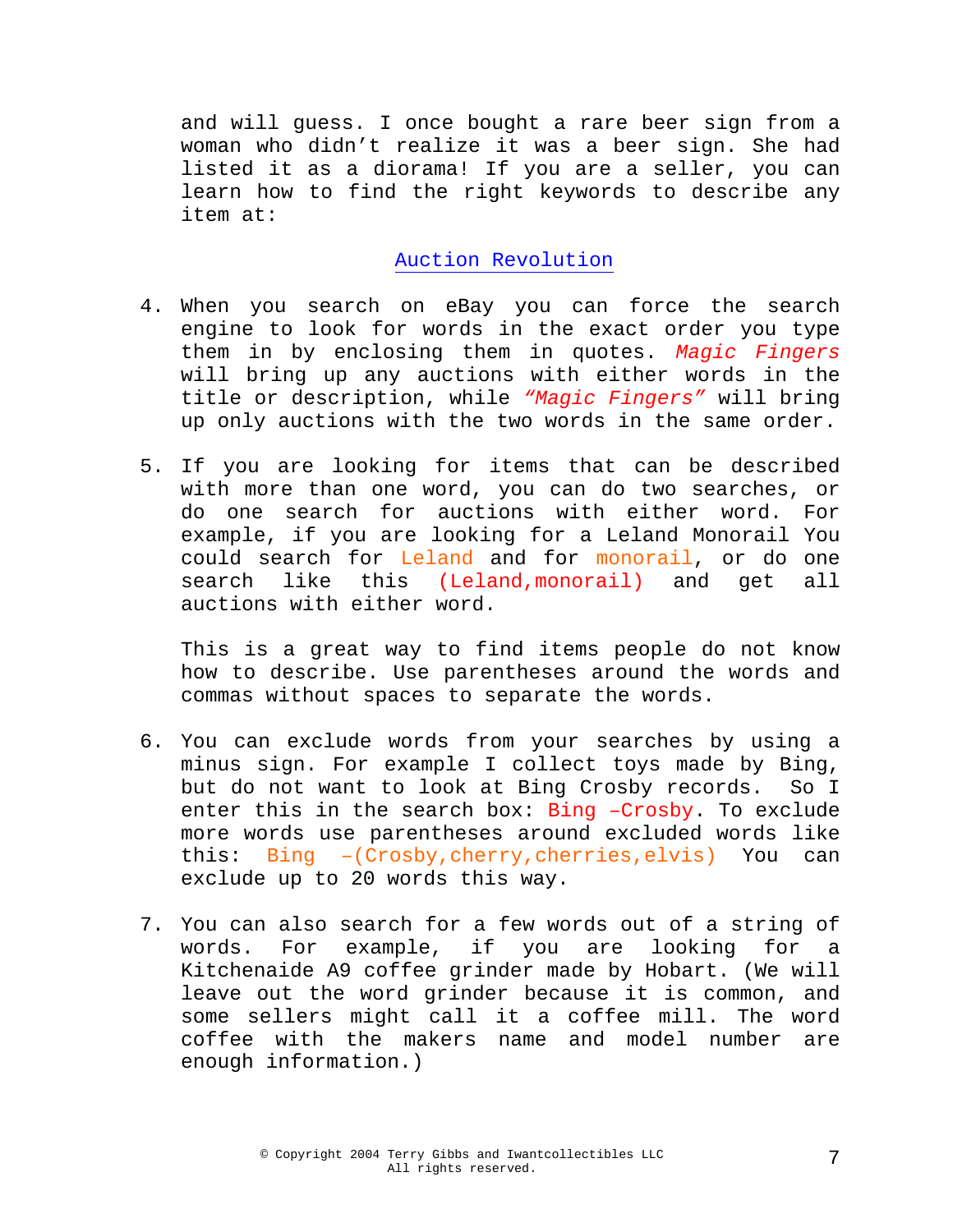A search for Hobart coffee will bring up all Hobart coffee machines and an search for Kitchenaide A9, will bring up all items with the model name and number. Rather than doing two searches, we can combine them into one search like this: @1 Hobart coffee Kitchenaide A9. The @1 tells the search engine to include any item with at least two of the keywords.

It sounds weird, but you want to use one number less than the required number of terms with the @ sign. @1 looks for two words, @2 looks for three words etc.

8. If you find a seller with an item you are interested in, check his other auctions. You should always look at the sellers other auctions because sellers may not know what they are selling, and make the wrong guess.

In fact, many of the best deals I have found on eBay have come from this technique. I once bought a really rare tool kit from a woman who didn't know it went with her train and had listed it in another category.

9. Tell your friends what you are interested in, and ask them to keep an eye out for you. I collect toy wood buildings made in the 1920s. One of my friends collects wood buildings made in the 1950s. I see buildings he might want when I am looking for the ones I want and let him know. He also tells me about items he sees that I might be interested in.

You can send an email directly from the auction page by clicking on the *Mail This Auction* to a friend link at the bottom of the auction.

10. Look for people who bid early on the items you want. This is a great way to find items on eBay. Just look at the bidders by clicking on the bid history link in the auction, then copy and paste the bidder's name into the search by bidders box on the eBay old search page:

[eBay's Old Search Page](http://www.qksrv.net/click-1183394-5463217?loc=http%3A//pages.ebay.com/search/items/search-old.html)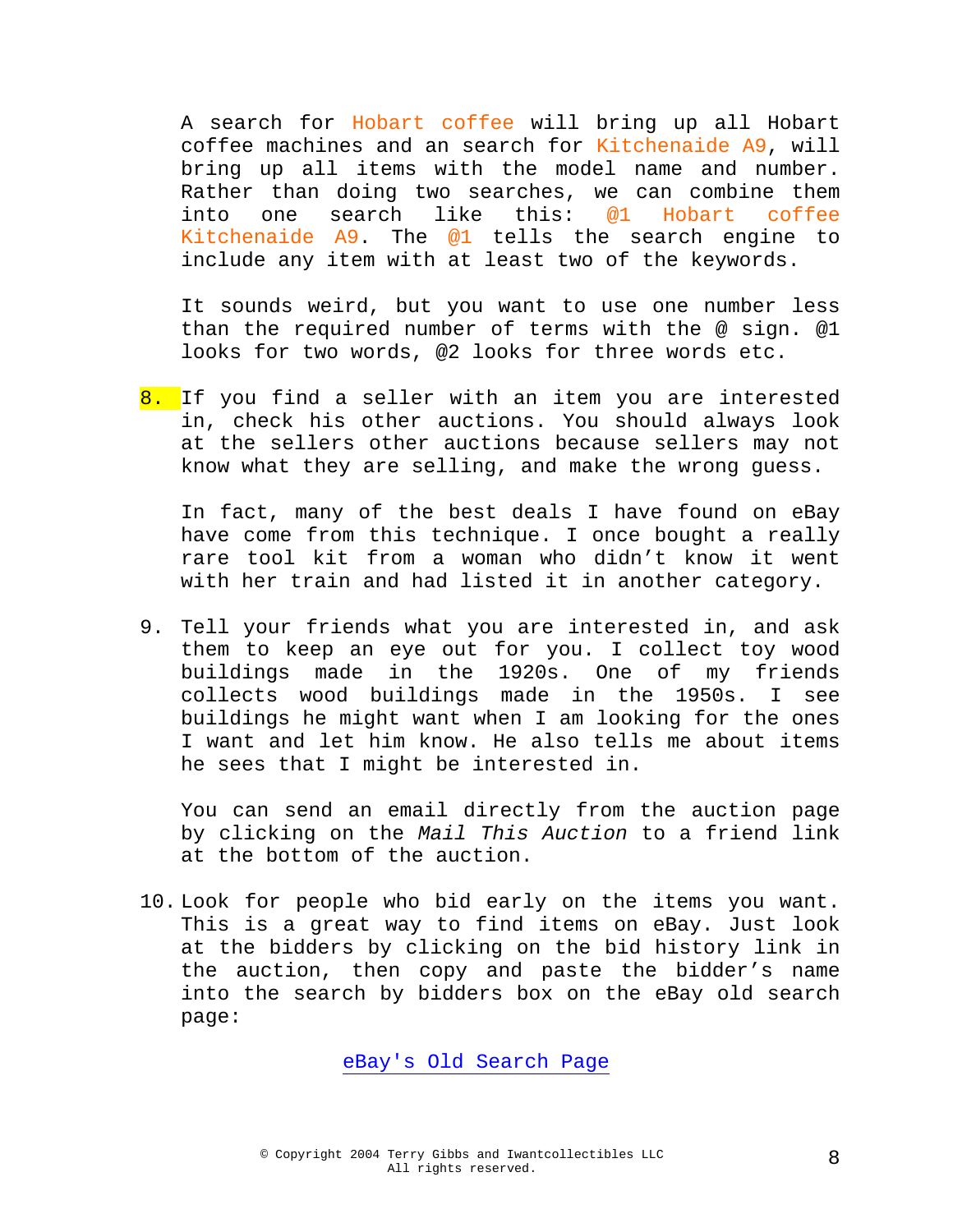11. Once you have searches that produce results, save them. You can bookmark your searches within your browser or using eBay's my eBay page. You can add searches to your favorites on your my eBay page by clicking on the Add To Favorites link below the search button, but I find it easier to bookmark the searches in my Internet Explorer Favorites folder.

When you add searches to your Internet Explorer favorites, you can organize them into different folders. I have folders for Bidders, Buy It Now, Sellers, and for many of the types of items I regularly search for.

12. When you are looking for items rarely found on eBay you can have eBay send you an email you when items are listed. To have eBay email you when new items are listed create a tightly focused search, then from the search results page, click on the Add To Favorites link below the search button.

On the Add To Favorites page, check the box next to "Email me daily whenever there are new items" option and select a period of time to receive emails.

13. Order your searches so you have time to examine and research the items when you find something interesting. You can order searches by price or time. You should order searches based on ending time for items requiring no research and based on listing time for items requiring research. See the 27 Ways To Avoid Ebay Scams Checklist on page 12 for more information about researching items on eBay.

Once you have found an item you are interested in, you need to do a bit of research before bidding. Your research will help you get the best deal, and lower the possibility you will get ripped off.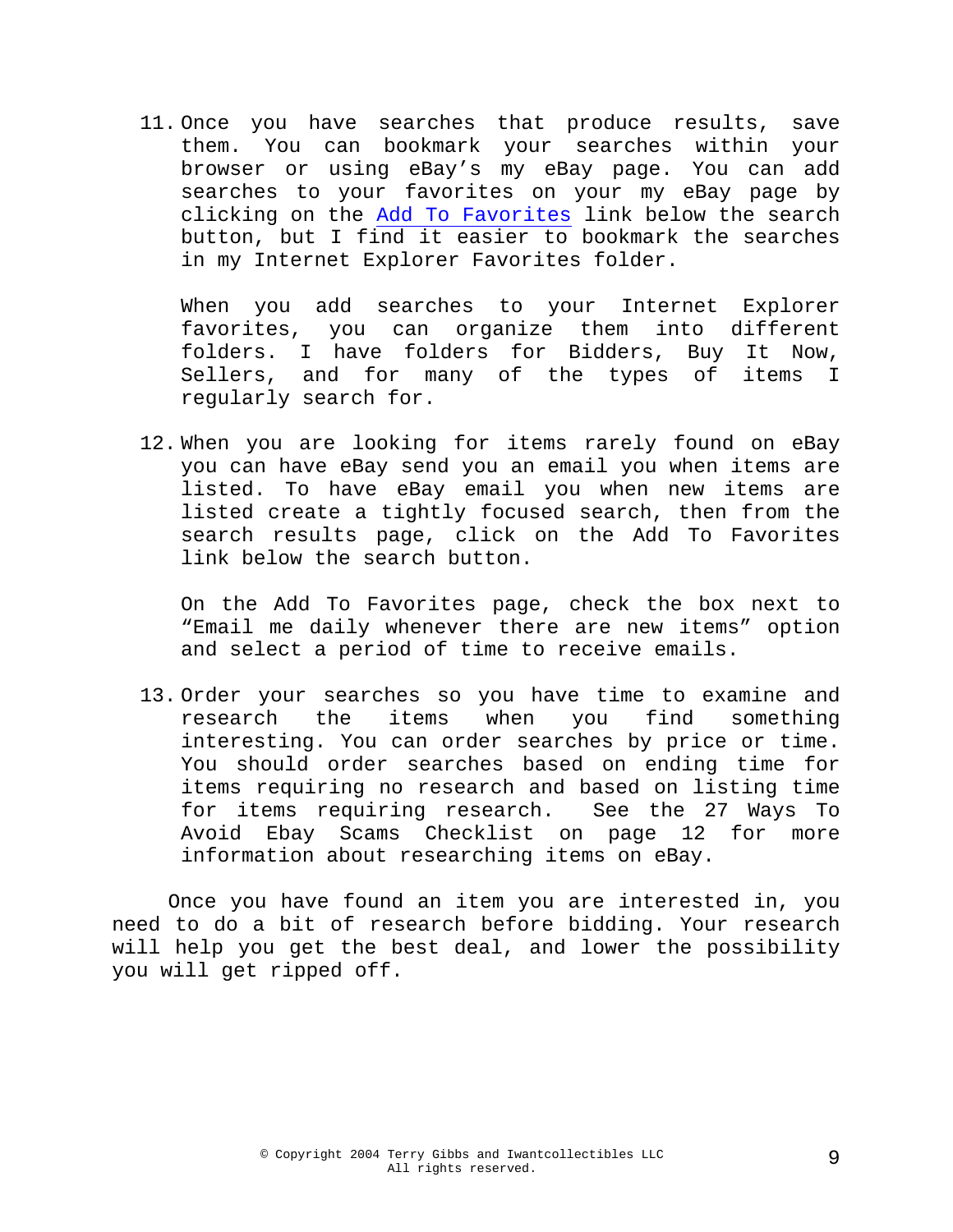### **Spotting and Avoiding eBay Scammers**

While fraud is not as big a problem on eBay as the media would like you to believe, it does happen. Only a very small percentage of eBay listings involve fraud - less than 1/100 of a percent – but statistics will not go do much to comfort you if you are victimized.

A bit of knowledge about how fraud is committed on eBay will help you avoid becoming a victim. Here's a quick list of five common ways people commit fraud on eBay:

- 1. **Blatant Fraud**  The seller offers items he does not have. You send your money and get nothing.
- 2. **Condition Exaggeration** This is the most common scam. Sometimes it is done by unknowing sellers who neglect to mention defects. Other times it is blatant fraud.
- 3. **Fraudulent Items** This is where an item is listed and sold as one thing when it is actually another. In some cases a cheaper version has been modified to look like a more expensive one, in other cases it is a reproduction or a refinished item being sold as an original.

Some sellers list common items as rare versions because they don't know how to tell the difference. Here's an example: in 1931, Lionel made some 605 passenger cars in olive green. They also made these cars in dark gray. Some unknowing (maybe I should call them optimistic!) sellers list the gray cars as green cars. Gray cars are worth about 100 dollars each; olive green cars are worth 10-15 times more. That's not fraud because the seller doesn't have an intent to deceive, but unless the seller allows returns you will still be out your money. In these cases, you will need to verify the sellers description.

4. **Stolen Funds** - Buyers pay with a stolen credit card or counterfeit cashier's check. Did you know you can cancel payment on a bank cashier's check? I know one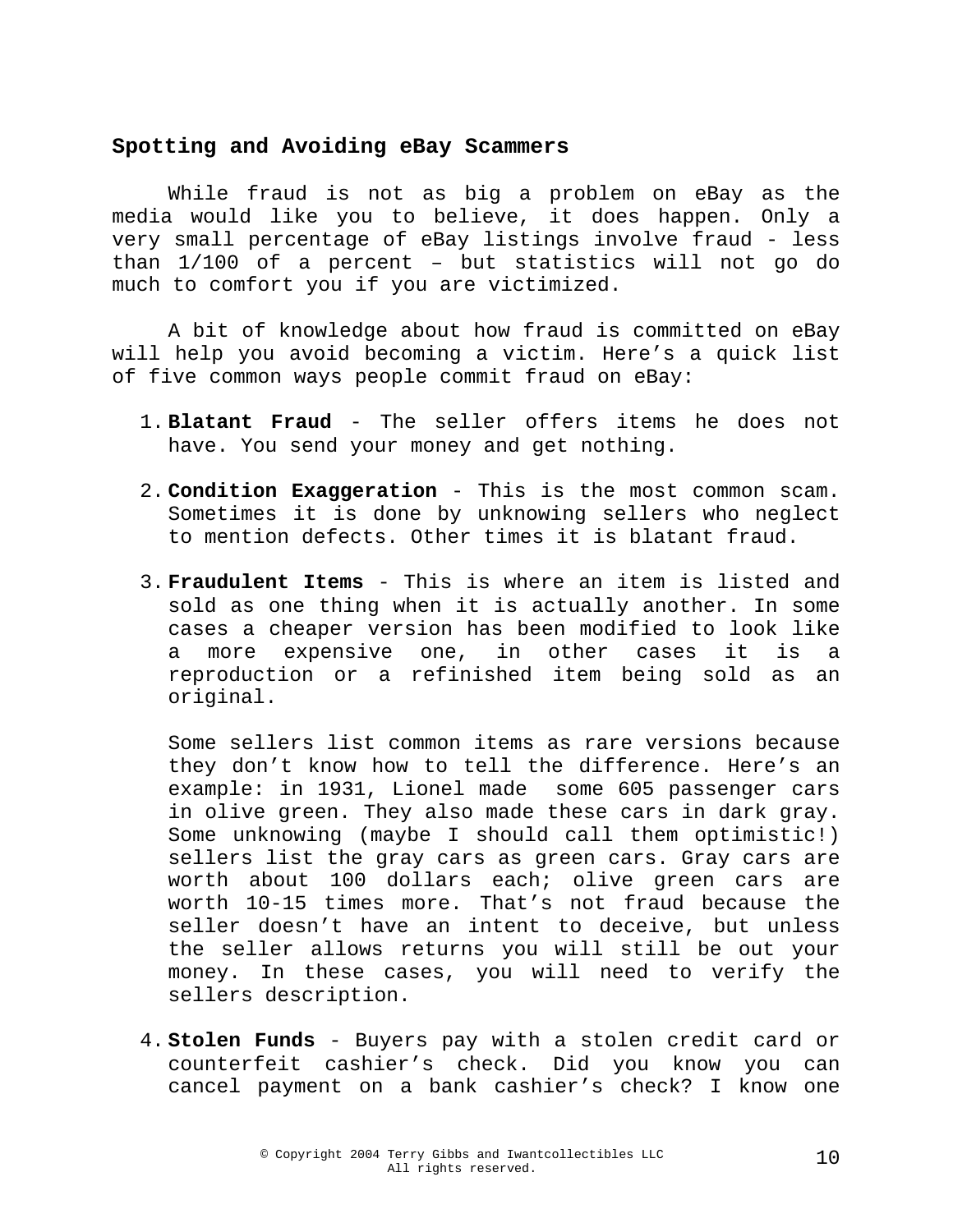seller who learned this the hard way. This report is more about eBay scams involving bad sellers. So I won't go into that here, but if you are a seller you should treat cashier's checks like personal checks and wait for them to clear. The only thing I know for sure that cannot be canceled is a United States Postal Money order. You can learn more eBay selling tips at: [Auction Revolution](http://www.auction-revolution.com/)

5. **Triangulation** - Another way sellers commit fraud is through triangulation. A fraudulent seller lists an item like an expensive portable computer, then uses a stolen credit card to buy the item online and has it shipped to the buyer. When the credit card owner sees the bill and challenges it, the online store reports where it was shipped to and the buyer finds out he has a mess to explain.

Remember eBay is dedicated to the SELLER. They will not do much to help you recover your money after you are ripped off. The "insurance" is a joke, and even if you manage to jump all the hurdles in filing the claim, you probably won't get your money back.

eBay claims almost 50 million users. They probably have about half that number because many users have multiple eBay accounts, but even so they don't have a million sellers. The sellers pay the bills, not the buyers. Ebay brought in \$213.7 million in listing and end of auction fees in the second quarter 2002. How much did they get from buyers? NOTHING. There are so many buyers, that eBay can ignore the complaints of the few who are ripped off.

eBay has a history of avoiding and neglecting buyers complaints about scams. Unless it is a high profile case, chances are nothing will be done. EBay is not going to bite the hand that feeds them. Small time scammers and rip-off artists will always be active on eBay. If you get ripped off and eBay does do something about it, the most they will do is cancel the sellers account. Most of these scam artists just sign up with a new account and continue to lie, cheat and steal from unsuspecting buyers.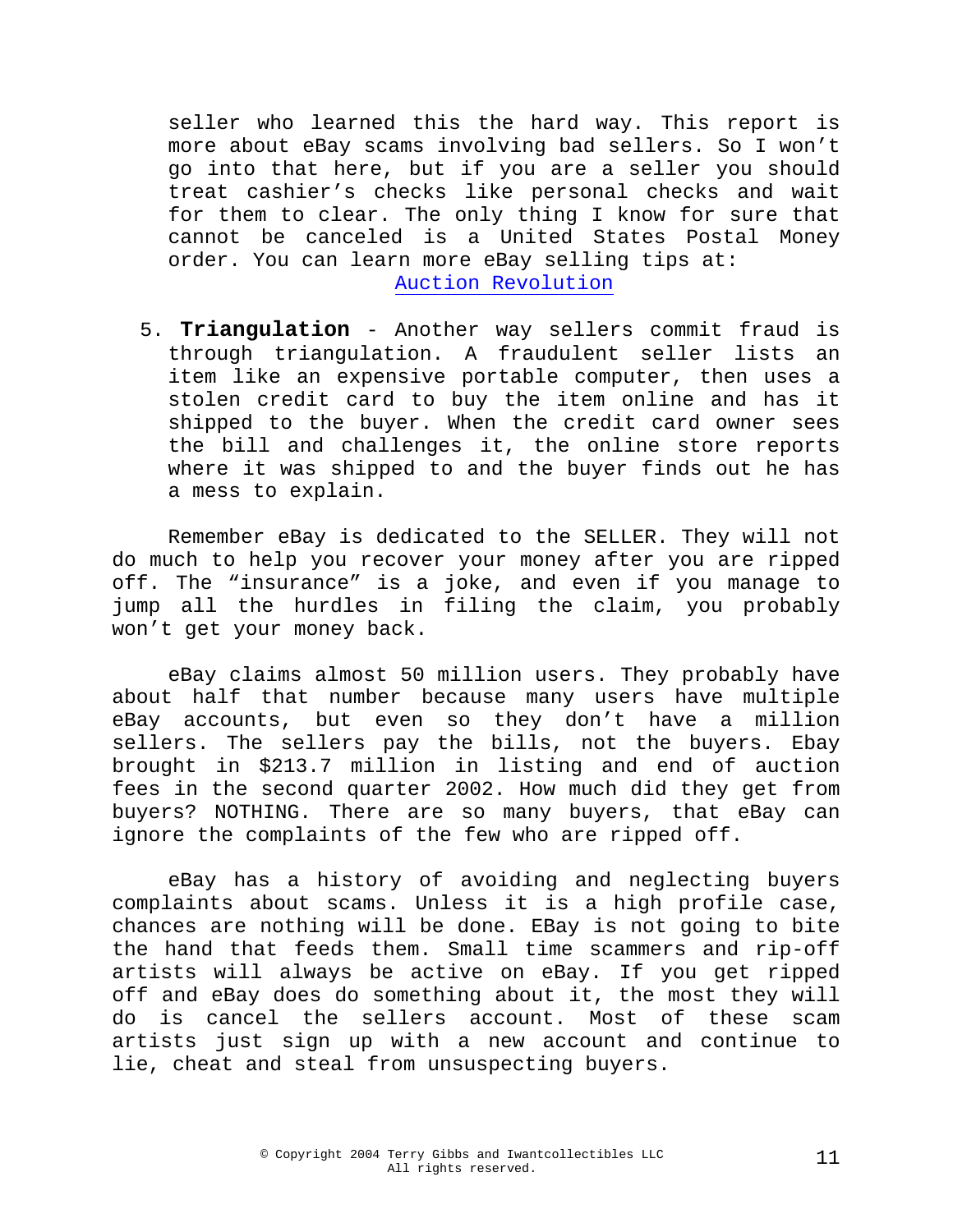Because eBay will do little or nothing to help you recover your money, you need to protect yourself. The best way to avoid becoming a victim is to spend some time researching the seller before you bid.

## **27 Ways To Avoid Ebay Scams**

Read through this checklist, and save yourself time and aggravation.

- 1. Only buy items with photos. The photograph is a good way to insure the seller actually has the item.
- 2. Check the photo against catalog photos. Many scammers use photos taken from other auctions or from online catalogs. Look for the background and lighting. Professionally taken photos have better lighting, and clearer backgrounds.
- 3. Check the seller's user history. This is on the feedback page and will say something like this: "Member since: Saturday, Aug 13, 2001 Location: United States" New sellers or sellers who have been members for a long time, but not as active sellers are more likely to be committing scams.
- 4. Check the sellers feedback. If the seller has few feedbacks or recent feedback as a buyer but not as a seller this may be a clue. It's easy to get feedback by buying cheap items. Check the items the seller has been buying and selling. There are links on the feedback page to the auction the feedback relates to on the right side of the page.
- 5. Do an eBay search for auctions by the seller including completed auctions. Check to see if he has sold the same thing before. If he has, ask the earlier buyer if they got theirs yet. Here's a link to the search form:

#### [eBay's Old Search page](http://www.qksrv.net/click-1183394-5463217?loc=http%3A//pages.ebay.com/search/items/search-old.html)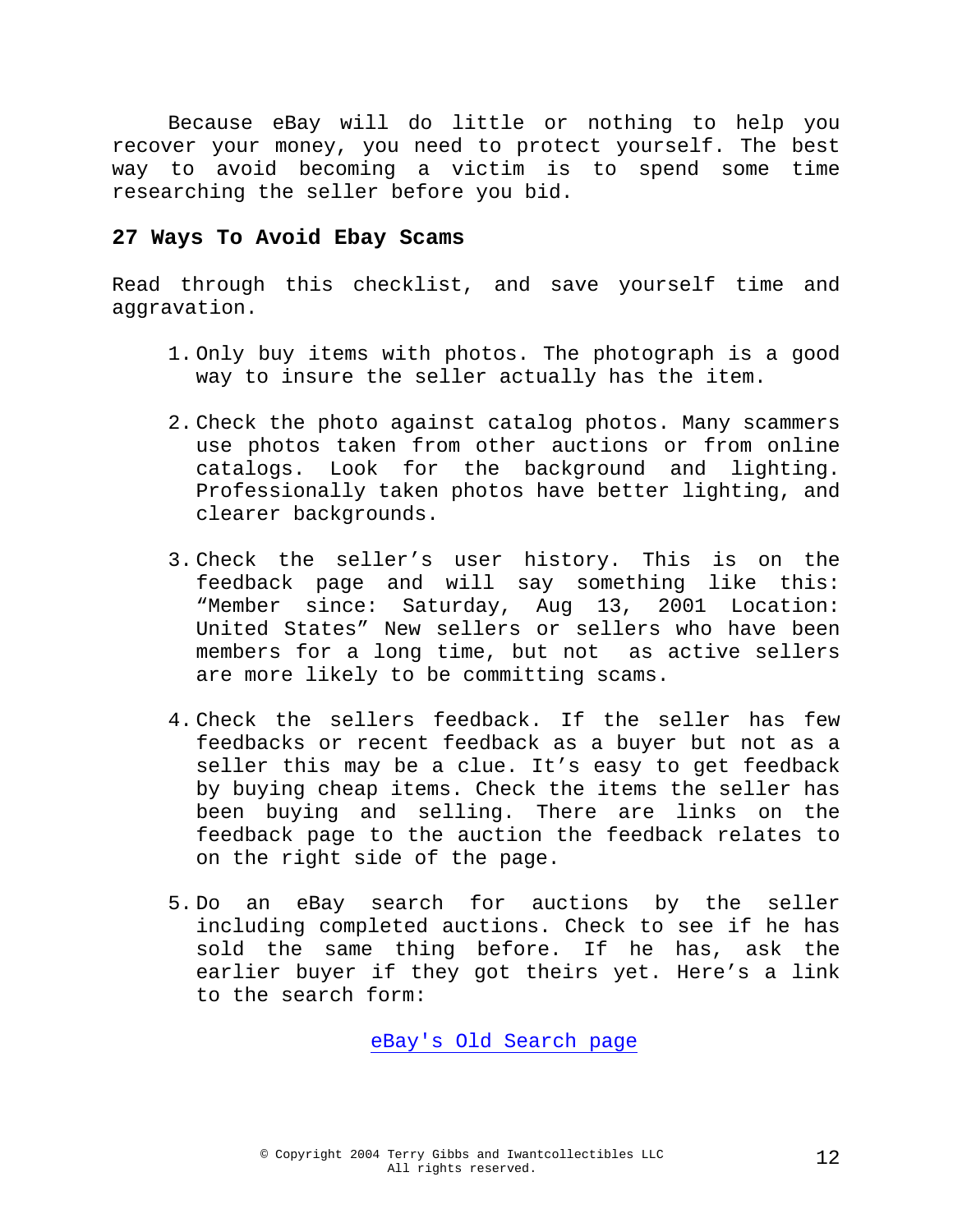6. Make sure the address you send payment to is the same as the seller's registered eBay address. If it's not the same address, it may be a tip off. Here's the link to get the registered address:

[EBay Member Contact Information Request Page](http://www.qksrv.net/click-1183394-5463217?loc=http%3A//cgi3.ebay.com/aw-cgi/eBayISAPI.dll%3FMemberSearchShow)

- 7. If you are buying something expensive call the seller. You can get the telephone number with the link above. You have to bid on the item in order to get the contact information.
- 8. Ask for advice from knowledgeable sources. If you are buying antiques or collectibles, you should get an idea of the value and rarity before buying. Since most collectibles you see on eBay were mass produced, you will get the chance to buy others.
- 9. Educate yourself. Learn about the items you are interested in. Go to antiques stores and shows to see what is available. When you factor in shipping costs and uncertainty about the condition many items are cheaper to buy locally. You will also make new friends who share your interests.
- 10. Have a friend go over and look at the item. I bought some trains last year out of Northern California. I had one of my friends drive over and look at them. He paid the seller and then mailed me the trains. I sent my friend a check to cover the purchase price and then gave him something for his trouble. This is a bit more work, but much safer than sending large sums of money to a stranger.
- 11. Search for information online. Use google.com to find out more about the specific item you are interested in. You might discover it cheaper at a store, or find out the item is really common and be able to find one later from a more trustworthy person.
- 12. Ask the seller questions. This will give you some information about the character of the seller. If you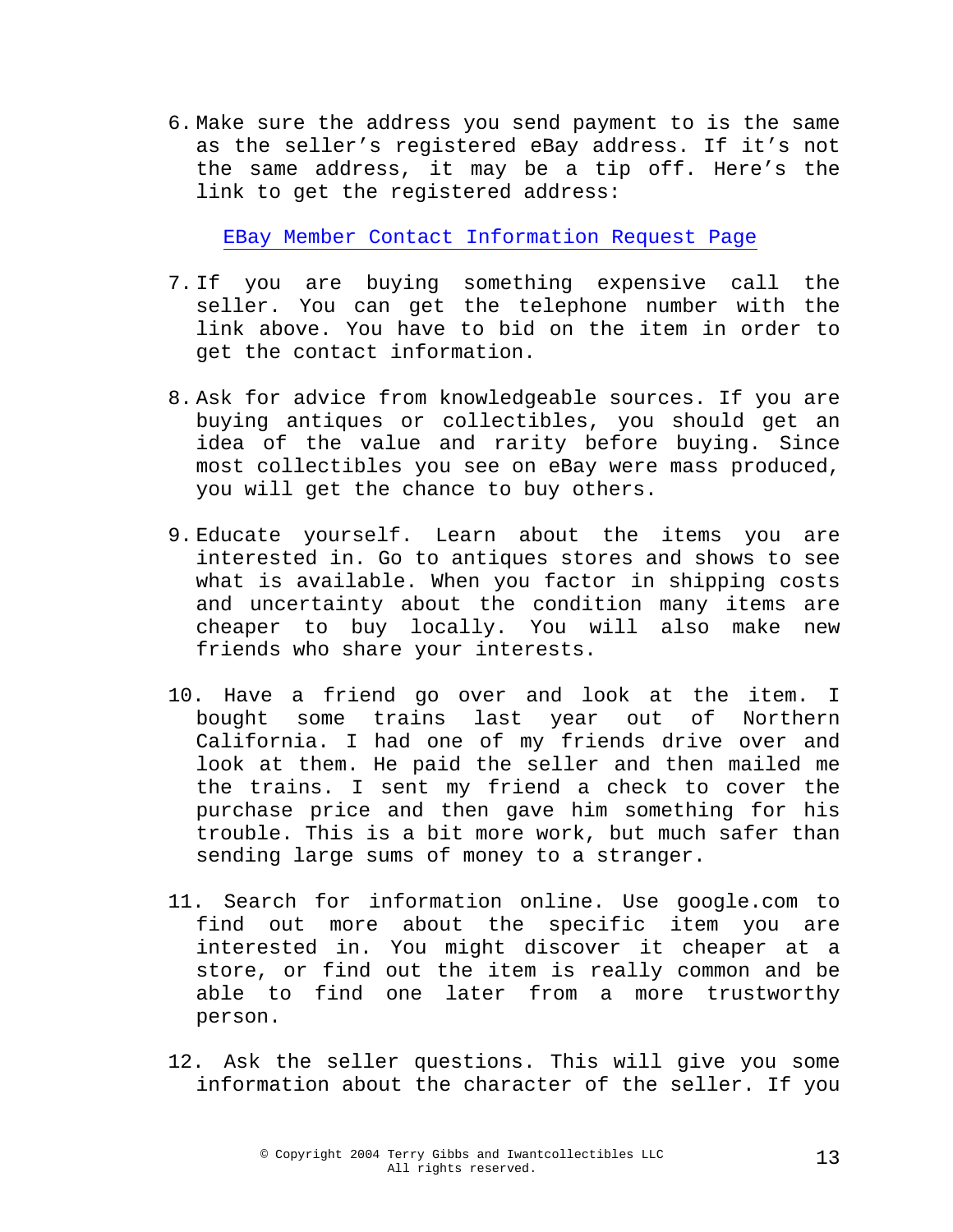are unsure about the condition, ask for additional photos.

- 13. Check the payment options. If the seller only takes money orders or wire transfers that could be a clue. If you can pay with a credit card, this will give you additional protection. Almost any- I wanted to all, but am sure there are exceptions- credit card transaction can be reversed by calling the issuing bank.
- 14. Check the description and the tone of the ad. Does the person sound eager to sell? Does the person sound like they know what they are selling?
- 15. If the item is valuable because of its color, ask the seller for pictures with a common household item for contrast. My dad bought a rare maroon car that was actually light red. The seller's poor lighting caused the car to appear much darker in the photos. If my dad had asked for a picture of the car next to a can of Campbell's soup he would have seen it was the picture making the car darker because the can would be darker.
- 16. Ask the seller about his return policy. Many sellers sell as is with no returns, some sell with returns only if the item is not described correctly. Saying the item is sold with no returns in the auction does not allow the seller to misrepresent the item, but will make it harder for you to press a claim.
- 17. Ask yourself "If I saw the item at a show, would I buy it?" Many times people bid on eBay auctions for items they would otherwise ignore. Some reasons for this are greed, ignorance, and impatience. Greed because "It's a low price, and I can always resell it at a profit." Ignorance is when you buy items without knowing enough about them. Impatience causes buyers to buy when they are ignorant.
- 18. Remember the seller is selling. Descriptive words like rare, uncommon, and unique are subjective and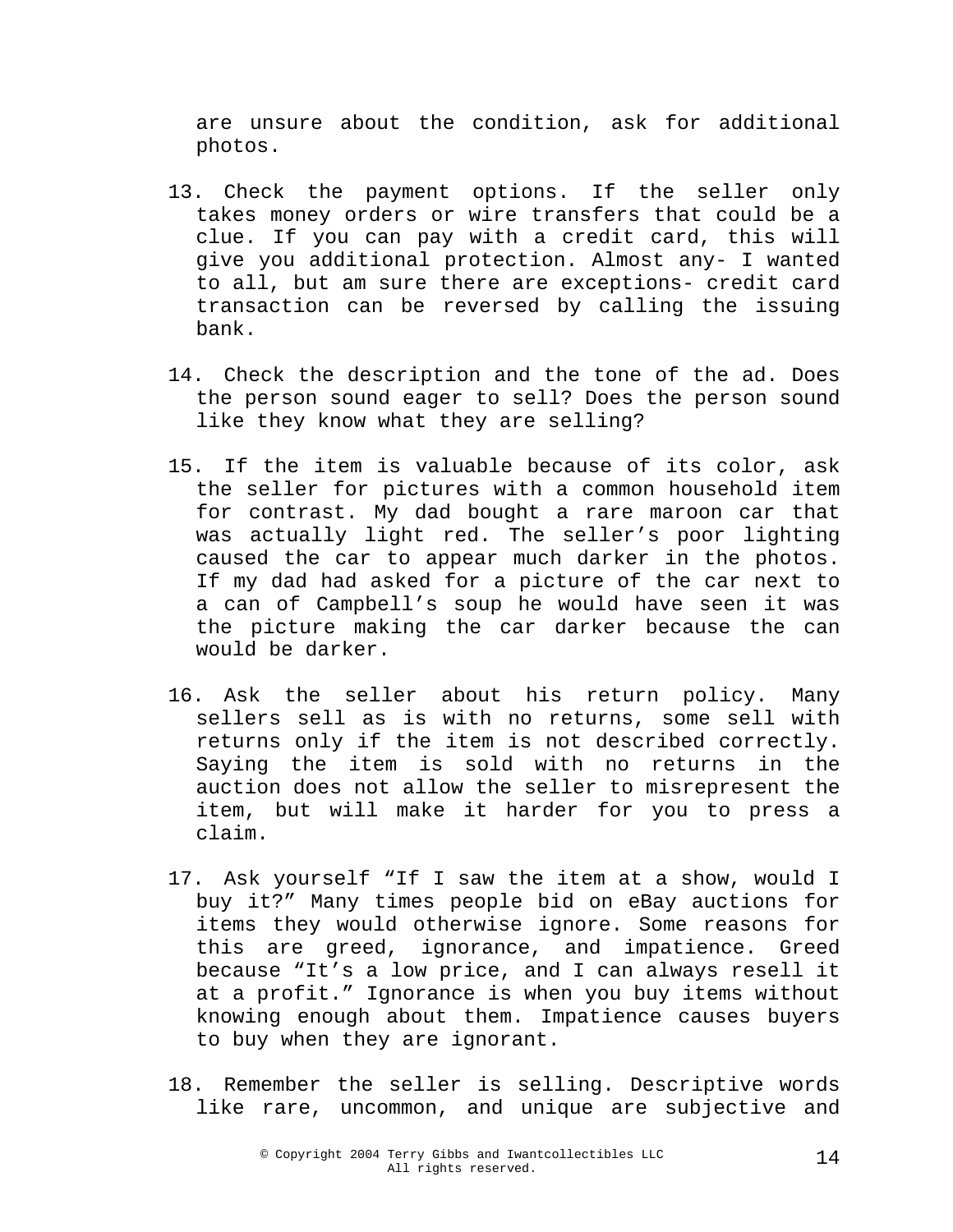quite over used. Some items are hard to find, but most eBay auctions are for common or relatively common items. Unique is probably the most overused word in describing collectibles. Unique means there is only one. These descriptions are sales techniques to get higher bids by making you think the item is harder to find than it is. Ignore them.

- 19. Know in advance what you are willing to lose. I'll buy any train auction for under a hundred dollars without checking the seller out because I won't lose much sleep over a hundred dollars. You need to know your attitude and personality to answer this question.
- 20. Know when to cut your losses. If you get into a bad deal over a \$50 auction, it's not worth hundreds of hours of lost sleep. I know the scammers count on this attitude to allow them to continue ripping people off, but it's really not worth the time to pursue a small loss. File a complaint with eBay, leave a negative feedback, then move on.
- 21. Don't leave feedback until the item is received and you are satisfied with it. Feedback is your leverage to get a return if the item is not as described.
- 22. ALWAYS leave negative feedback when the seller is deceptive or unwilling to correct his mistakes. This is your way to warn other bidders. If you had been warned, you could have saved your money and time. The feedback system won't work unless you are willing to leave negatives for bad transactions.
- 23. Use separate eBay accounts for buying and selling. This way your selling account won't be damaged by retaliatory feedback when you leave negatives for others. You have to use accurate contact information when creating each account. EBay will remove feedback from accounts without accurate contact information.
- 24. Don't fall in love with your eBay account. I use a buying account until it gets 30-40 feedbacks and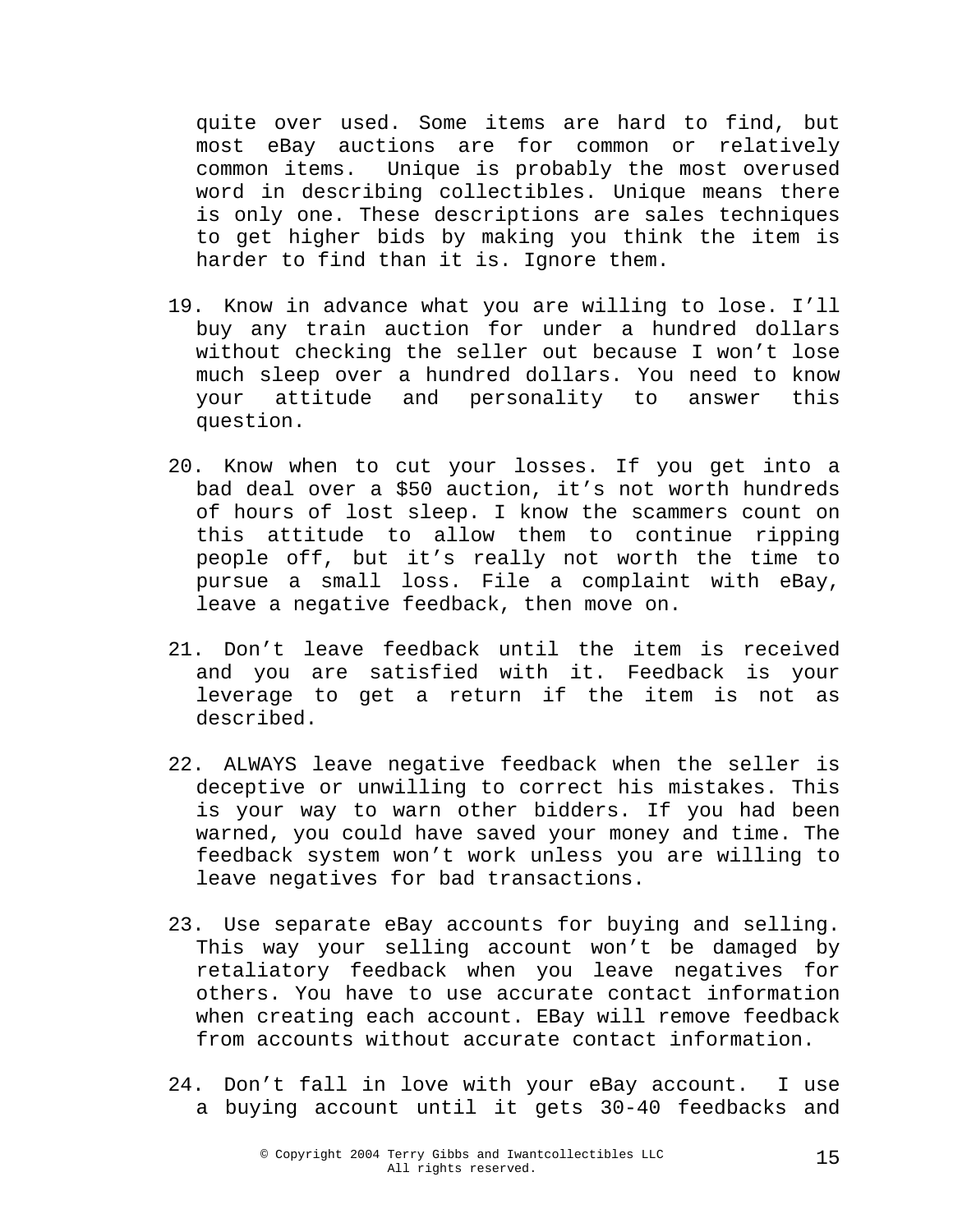then start a new one. I know I will be using a new account in a few months so I can be honest when leaving feedback. Also, this way no one knows what I am buying, and I can buy items others have listed incorrectly, and resell them with my selling account. This is called eBay Arbitrage and is fully explained within the [Auction Revolution](http://www.auction-revolution.com/) manual.

- 25. If you have been ripped off do not threaten the seller. Ebay calls this "user to user threats" and will suspend you immediately. Some scammers exploit this policy. They will provoke you into threatening them, then forward the e-mail to eBay and your account will be cancelled. If you have filed a fraud compliant with eBay it will be closed because "eBay does not investigate complaints from non-members."
- 26. If you feel taken by a seller have a friend read your e-mails before you send them. Have your friend make sure they are polite and do not include accusations. Be polite and explain why you are unhappy. Name calling will not help. People make mistakes when listing items, and many sellers will make them right. When you open with an attack, you put the seller in a different frame of mind. For the same reason, don't threaten the seller with negative feedback in the first email.
- 27. Don't try to renegotiate the price after you receive your purchase. Sellers will consider you asking for a partial refund as extortion. Instead, explain clearly and politely why you are unhappy, then tell the seller you would like to return it. Some sellers will offer you a partial refund at this point, but you should always leave it up to the seller to make this offer.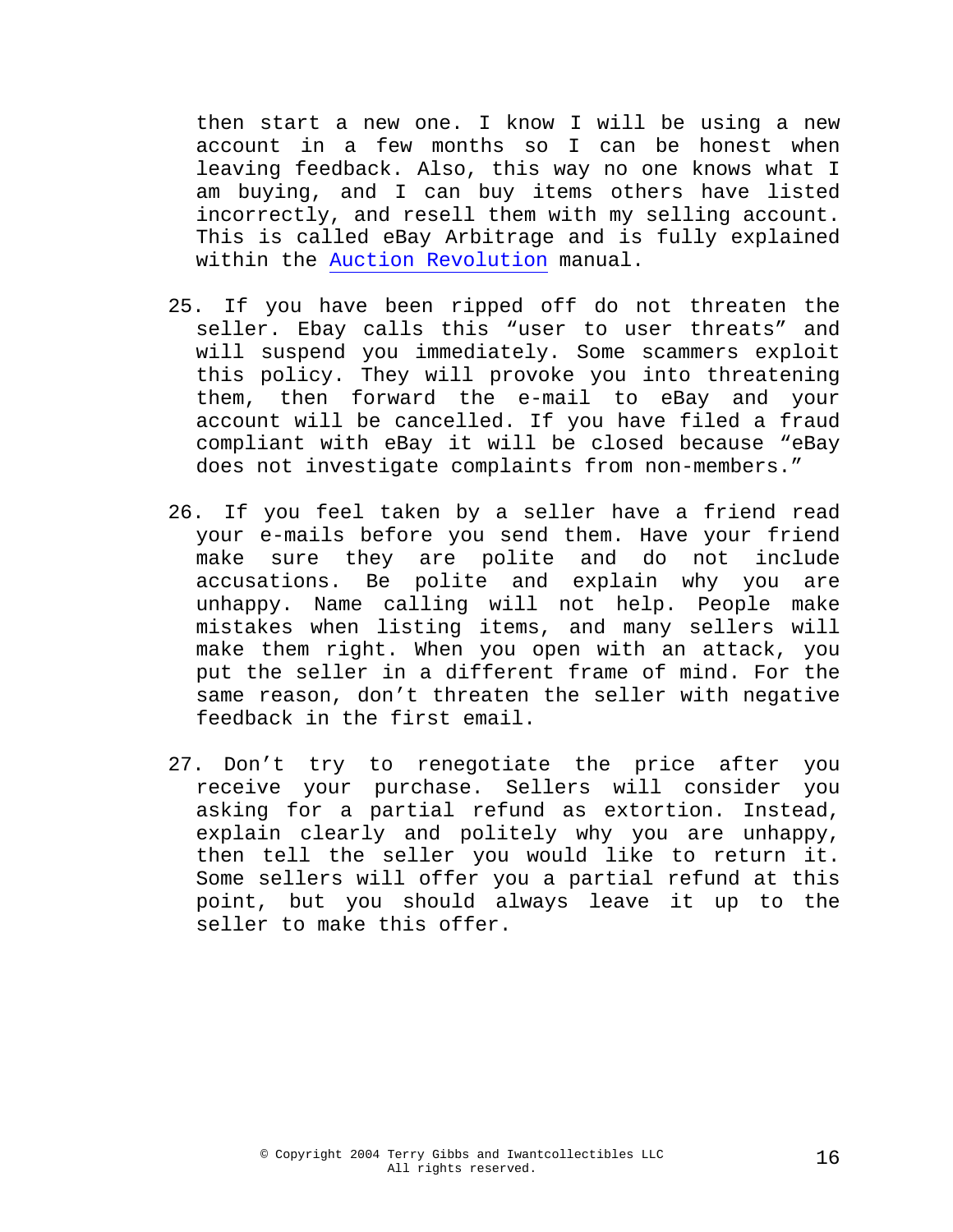## **An Introduction To Bid Sniping**

Sniping auctions is when you wait until the last few seconds of an auction to bid. There are a few big reasons for sniping:

- 1. Bidding at the last moment does not allow other bidders to respond to your bid by raising their bids. As an auction sniper, you don't have to worry about another bidder coming in and bidding the auction up because there is no time for additional bids.
- 2. When you snipe you do not let others know you are interested in bidding on the auction. This means other bidders cannot use you to spot items for them.
- 3. Being an auction sniper can save you considerable money. I have seen auctions where bidders engage in a bidding war and bid back and forth against each other. I have also seen auctions where someone bids early in the auction, then someone else comes in and bids in ten dollar increments until they beat the earlier bid.
- 4. Waiting until the last minute to bid on a desirable item listed in the wrong category or with a poor title, will keep the bid count low. This is important because eBay browsers look at the number of bids on an auction to determine if it is worth looking at.

You can snipe manually by waiting to end of the auction to submit your bid, or by using one of the many bid sniping programs available online.

Because the snipe programs change, and I want to give you the most current advice, I have placed the Bid Sniper Review online. Use the link below to learn more about bid sniping programs.

[eBay Auction Sniper Program Review](http://www.nalroo.com/news/ebay-sniper.shtml)